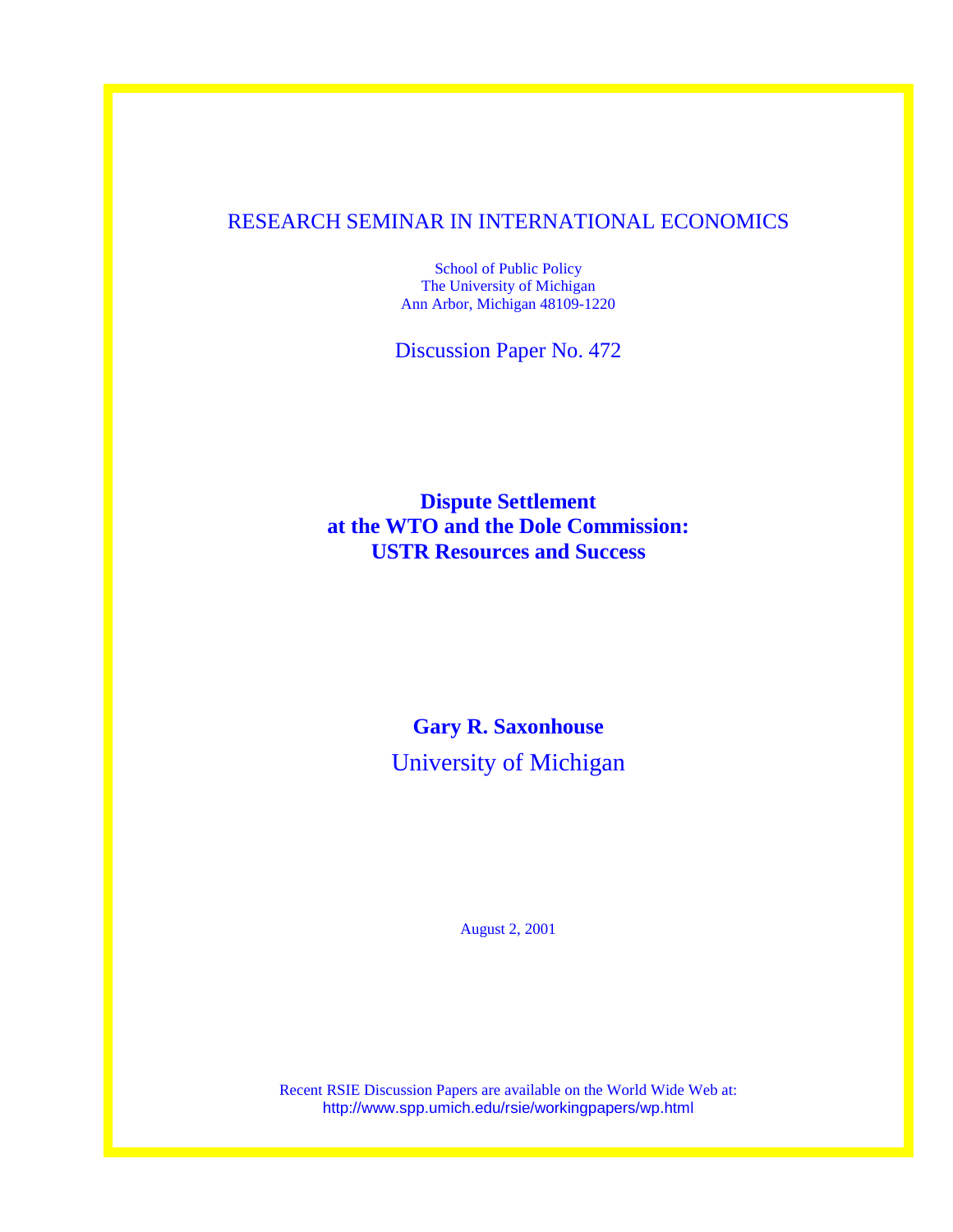## **Dispute Settlement at the WTO and the Dole Commission: USTR Resources and Success**<sup>∗</sup>

Gary R. Saxonhouse

## **I. The Passage of the Uruguay Round Agreements and the Dole Commission**

After more than seven years of negotiation the Uruguay Round concluded with an historic agreement on December 15, 1993. Exactly four months later documents implementing this agreement were signed by representatives of the 117 Uruguay Round participants at a ministerial meeting at Marrakesh, Morocco. Even so, this signed agreement required ratification at home by the relevant legislative bodies of the agreement signatories.

Ratification of the Uruguay Round Agreements was viewed as virtually certain in all countries except the United States. While the new World Trade Organization was set to begin operations on January 1, 1995, as late as October, 1994, Senate Finance Committee Chair, Daniel Patrick Moynihan, could claim only 26 committed yes votes.<sup>1</sup> Many senators, including the Republican Minority Leader, Robert Dole, were said to be concerned about the WTO's newly enhanced Dispute Settlement Mechanism (DSM). The critical element of the revised DSM is the absence of the right of any country acting alone to block the formation of a Dispute Settlement panel or the adoption of panel findings. As the DSM had operated under the GATT, veto power was held, effectively, even by the accused party. In fact, this power was used in significant instances by losing parties to block adverse panel findings against them.<sup>2</sup> Under the WTO, however, panels get set up and proceed with their investigations and panel findings are adopted unless the WTO Council decides otherwise by consensus.<sup>3</sup> This is the polar opposite of the older *modus operandi*, and it was the loss of national sovereignty implicit in this new arrangement to which many senators objected.

That there should have been Congressional objections to the new DSM is ironic. In the 1988 Omnibus Trade Act that gave the Reagan Administration fast-track authority for the Uruguay Round, Congress mandated U.S. trade officials "to negotiate for more effective and expeditious dispute settlement mechanism and procedures" that would "enable better enforcement of U.S. rights."<sup>4</sup> Actually, the inclusion of such language in the Trade Act of 1988 should be no surprise. U.S. interest in a revised DSM is of very long standing. Already during the Tokyo Round, the United States pressed both for an end to the single country veto and for expedited procedures.<sup>5</sup>

In Fall 1994, populist fears about the loss of sovereignty to the WTO were such that Senator Dole reported that his office was receiving 2,000 phone calls a day from opponents of the Uruguay Round Agreement.<sup>6</sup> Notwithstanding, on November 23, 1994, he agreed to support the enabling legislation and to encourage all Republican senators to support it in exchange for White House support for a Dole-conceived WTO "escape hatch." The escape hatch would be embodied in legislation to be introduced the following year that would establish a WTO Dispute Settlement Review Commission.<sup>7</sup> Dole intended that

- The Commission would consist of five Federal appellate judges appointed by the President in consultation with the leadership of both Houses and Chairmen and Ranking Members of the Senate Finance Committee and the House Ways and Means Committee.
- It would review all final WTO dispute settlement reports adverse to the United States to determine whether the panel exceeded its authority or acted outside the scope of the agreement. Following issuance of any affirmative determination by the Commission any member of either House would be able to introduce a joint resolution calling on the President to negotiate new dispute settlement rules that would address and correct the problem.
- If there were three affirmative determinations in any five-year period, any member of either House could introduce a joint resolution to disapprove U.S. participation in the WTO – and if the resolution were enacted by Congress and signed by the President, the United States would commence withdrawal from the WTO.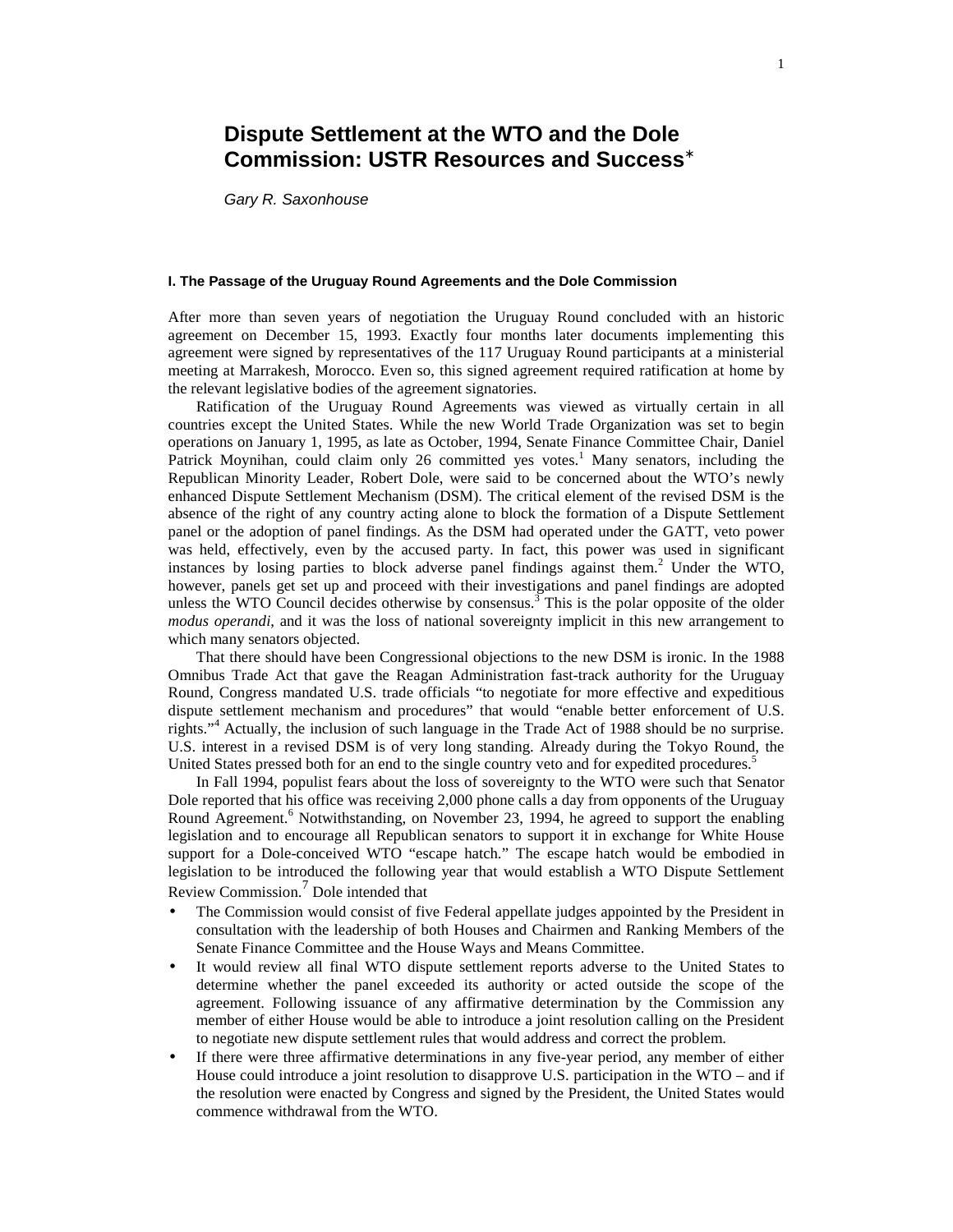### **II. The History of the Dole Commission**

Despite the wide-spread publicity given the Clinton-Dole WTO agreement and despite the Senate having passed the WTO implementing legislation on December 1, 1994, in the six years that have ensued, the so-called "Dole Commission" has not been set up. As early as January 4, 1995, on the very first day of the new Congress, with Republicans in control of both Houses for the first time in forty years, Senator Dole introduced legislation creating the Commission.<sup>8</sup> The bill was identical with the terms of the late November agreement with the exception of one significant provision. Section 7 of the proposed legislation would have guaranteed participation by private parties in the proceedings before the dispute-settlement panels.

Guaranteeing participation of private parties in dispute-settlement-panel proceedings, while it did not deter many of the Senate's leading figures on trade policy from co-sponsoring the bill, including Senators Moynihan, Baucus, D'Amato, Grassley, Murkowski, Lott, Pressler, Santorum and Simon, it was as controversial in 1995 as it is today.<sup>9</sup> The hearings held by the Senate Finance Committee on the Dole legislation found wide disagreement on this issue between two former Deputy United State Trade Representatives. Alan Wolff argued such private participation was necessary because

"… even the best lawyer cannot do a first-rate job if he or she does not have the time or resources to devote to a case. The reality is that these very capable people at USTR are already overworked and if the WTO system spawns even more international trade litigation before panels, they will be stretched even thinner …. The result is that the United States will lose cases it should win."<sup>10</sup>

#### Alan Holmer countered that

"… in dispute settlement, the U.S. Government needs to be able to act efficiently and speak with one voice. This is not a mere theoretical issue. Some WTO cases will involve issues that have a direct economic impact on dozens of U.S. industries, trade associations, or companies. Will each of them have the right to represent the interests of the United States before the panel? What if, while supporting the overall U.S. Government position (USG), their view of the law or the facts is different from that of the USG? Moreover, inevitably there will be differences in strategic approaches to cases, particularly where the best U.S. legal argument in one case may have a detrimental interest in another case. The role of the Administration in dispute settlement proceedings is not to represent one company or interest group. Rather, its role is to represent the national interest."<sup>11</sup>

The Clinton Administration took Ambassador Holmer's side in this dispute and refused to support the legislation as Senator Dole had submitted it.<sup>12</sup> It was only in the following November that the original Dole legislation was re-introduced, this time with offending Section 7 removed.<sup>13</sup> In his eagerness to have this legislation passed prior to the beginning of the 1996 presidential primaries in which he would be a candidate and in which he would face protectionist opposition, Senator Dole agreed to allow Robert Byrd, a very senior Democratic member of the Senate, to submit an amendment that would set up two new WTO review commissions in addition to the one comprised of members of the Federal judiciary. One commission would consist of senators whose mandate would be to review all aspects of the WTO's workings and to recommend legislation wherever appropriate. This commission of senators would be advised by a second commission comprised of trade lawyers, former government officials, scholars and labor leaders.<sup>14</sup>

 The Byrd Amendment doomed the Dole legislation. Key members of the Senate Finance Committee, led by its Chair, William Roth, changed their views and now opposed the Dole proposal fearing first, that the new commission of senators would be a threat to the Finance Committee's jurisdiction over trade issues, and, second, that the private-sector commission would be prone to domination by special interests.<sup>15</sup> This latter concern was also shared by the Clinton Administration. One last attempt was made to pass this legislation during the last few days before Senator Dole's resignation from the Senate. A compromise was reached to drop the new commission of senators and to refashion the private sector commission so that 1) half the nominees would be appointed by the White House and 2) the new commission would report directly to the Senate Finance Committee and the House Ways & Means Committee.<sup>16</sup>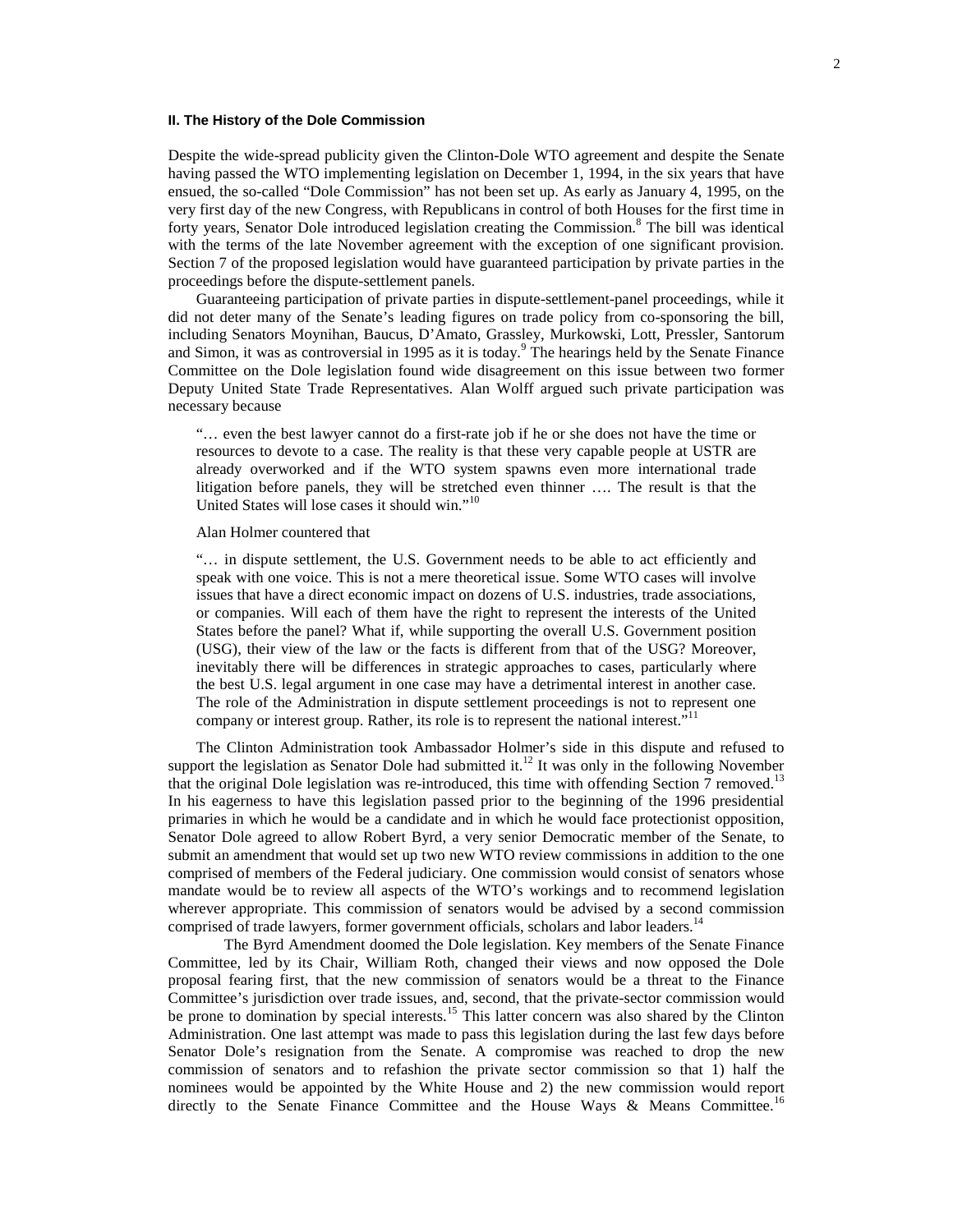Notwithstanding this compromise, opposition from protectionist textile interests, who were hostile to anything that might legitimize the WTO in any way, was sufficient to prevent the legislation from coming to a vote at that time.<sup>17</sup> In fact, while periodically re-introduced, the legislation was not voted on in that Congress at all, nor in any subsequent Congress.<sup>18</sup>

## **III. Congressional Review of WTO Treatment of U.S. Interests**

While the WTO Dispute Settlement Review Act has never been passed by Congress and does not have any immediate prospect of passage, the sovereignty issues raised at the time that it was under active consideration remain politically salient. There may be no federal judiciary review of WTO decisions adverse to U.S. interests, but the Uruguay Round Agreements Act does require a five year review for the Congress by the USTR of U.S. participation in the WTO.<sup>19</sup> This report appeared in late February 2000. At that time, by USTR's count, 32 WTO cases in which the United States had been involved in a significant way had been completed. Of these cases, the United States prevailed in 24, either as a result of a Dispute Settlement panel finding or because of a settlement highly favorable to U.S. interests prior to a formal panel report being issued. The USTR, emphasizing both the large number of cases in which the United States prevailed, particularly as a plaintiff, and the overall high win-rate, concluded that the DSM is operating in a way highly beneficial to U.S. interests.<sup>20</sup> By implication, by these indices, the USTR suggests that the fears that spawned the original interest in the Dole Commission were unwarranted. Indeed, the U.S. rate of success with the DSM since the WTO commenced is slightly better than it was during the 1980s when the DSM first came to be used intensively as means of resolving trade disputes.<sup>21</sup>

Whatever the views of the USTR, and irregardless of the non-existence of the Dole Commission, the same section of the Uruguay Round Agreements Act that provides for a five-year review of U.S. participation in the WTO, also provides that within 90 days of Congress receiving this report, just as with the Dole Commission bill, any member may introduce a joint resolution of both Houses calling for U.S. withdrawal from the WTO.<sup>22</sup> Such a resolution must be placed on the calendar for action no later than 45 days after being introduced. If passed by the Congress and signed by the President, it would trigger U.S. withdrawal subject to the six months advance notification required by the WTO's Article XV. In response to the USTR's five-year report and citing the eight decisions that have gone against the United States, a joint resolution calling for U.S. withdrawal from the WTO was introduced within a matter of days of the report's release.<sup>23</sup> Because of the expedited schedule required by the Uruguay Round Agreements Act, hearings were held on the resolution within a month of its filing. A little more than two months after hearings were held, the resolution was voted down on the House floor by a margin of 363 to 56, a margin of victory much wider than the 288-146 vote on whether to join the WTO in November, 1994.<sup>24</sup> Notwithstanding the December 1999 turmoil at the failed WTO Summit in Seattle, Congressional support for the WTO was stronger than it had been five years earlier. Significantly, during the floor debate on the joint resolution, the USTR's high rate of success at the WTO was raised repeatedly by opponents of the resolution.<sup>25</sup>

#### **IV. Resources and U.S. Performance at the WTO**

It is possible that the absence of a review commission composed of respected jurists may actually increase the political sensitivity of each adverse WTO outcome for the United States and lead to undue focus on quantitative indicators of success at the DSM. In this connection, the resources that the USTR has at its disposal to pursue litigation at the WTO does become an issue. It may be as Alan Wolff forecast in his testimony before the Senate Finance Committee that the USTR is losing cases it should win at the WTO because its lawyers are "overworked."<sup>26</sup> While it may seem obvious that more resources should strengthen the position of the United States in international economic disputes, senior U.S. trade officials have often taken the opposite view. Ambassador Mickey Kantor, when he was USTR, argued that his agency's great virtue was its small size, and that this small size was the key to its success.<sup>27</sup> Whether because of Ambassador Kantor's views, or because of the constraints imposed by the large Federal budget deficits that Congress faced during much of the 1990s, despite the creation of the WTO, NAFTA, and APEC, to mention just a few new responsibilities, until the very last months of the Clinton Administration, USTR was no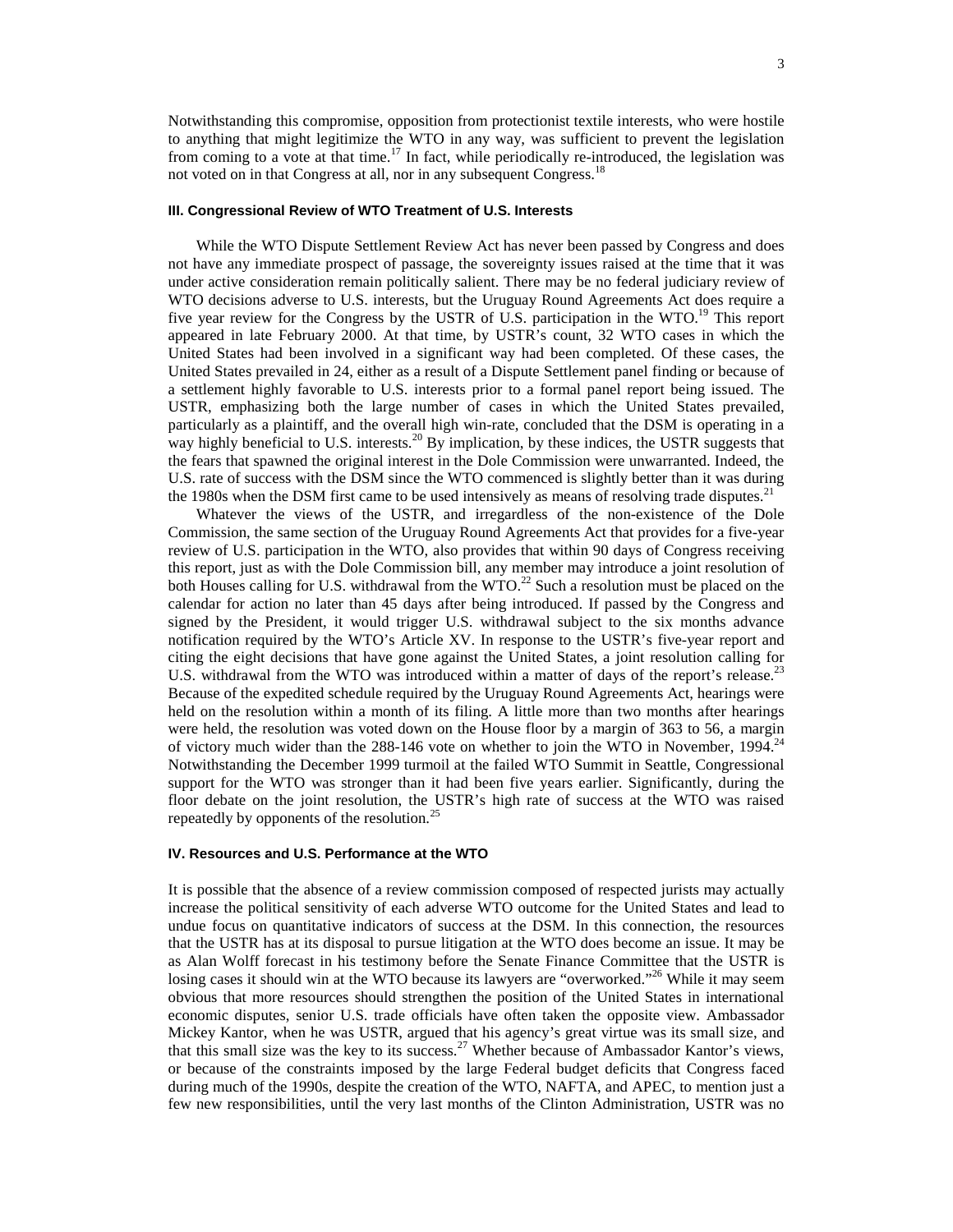larger than it was in 1993 when the Clinton Administration took office.<sup>28</sup> USTR had 203 full-time equivalent authorized positions in both fiscal year 1993 and in fiscal year 2000. In recent years, USTR Charlene Barshefsky regularly asked for, but was denied large increases in her staff.<sup>29</sup> Finally, only a few months before her departure from public life, Congress did approve Ambassador Barshefsky's request for 25 new full-time, career positions within USTR.<sup>30</sup>

#### **V. Resources, Success and Success Rates**

Now that the USTR's size is changing, what can be expected to happen to U.S. performance at the WTO? To analyze this issue, and leaving aside until Section VII of this paper all questions of strategic behavior including reactions of trading partners,<sup>31</sup> assume that the USTR has the utility function: $32$ 

$$
U\!\!\left(a(X,\delta),b(X,\delta)\right)\ ,
$$

where

 $a(X, \delta)$  is the proportion of cases won at the WTO

b( $(X, \delta)$ ) is the number of cases won at the WTO

X is the number of cases brought before the WTO

δ is the resources the USTR will use above the minimum K required per case

The utility function posited here reflects USTR interest, as evident in its recent report on U.S. performance at the WTO, and in the Congressional debate on continued U.S. participation in the WTO, in its success-rate as well as in its total number of wins. Note further that f(y) is the 'base' probability that case number 'y' is won by the US, with  $f'(y) < 0$ , that is, potential WTO cases can be ordered according to their probability of success on the assumption that only K resources are used per case. The probability of success can be affected by  $\delta g(\delta)$  is the increased likelihood that any particular case is won due to 'extra' resources (independent of which case):

$$
g'(\delta) > 0
$$
,  $g''(\delta) < 0$  with  $\lim_{\delta \to \infty} g(\delta) < 1 - \lim_{x \to 0} f(x)$ 

(Impossible to guarantee any win).

The problem for the USTR is:

$$
Max_{X,\delta}U\bigg(a(X,\delta),b(X,\delta)\bigg) subject to (K+\delta)X \leq m,
$$

where m is the total resources available to the USTR.

### **VI. The Comparative Statics of the USTR's Problem**

The total number of U.S. wins at the WTO is clearly increasing in USTR resources<sup>33</sup>

$$
\frac{db}{dm} = \frac{db}{dX}\frac{dX}{dm} + \frac{db}{d\delta}\frac{d\delta}{dm} .
$$

This presumably is the relationship that Ambassador Wolff had in mind. Once again, as in the USTR report on the WTO, Congressional debate on continued U.S. participation in the WTO, and Ambassador Barshefsky's own Congressional testimony makes clear, however, there is also interest in a, the rate of success. Here the results are ambiguous:

− + + +  $=\frac{d\alpha}{dX}\frac{d\alpha}{dm}+\frac{d\alpha}{d\delta}\frac{d\alpha}{dm}$ *d d da dm dX dX da dm*  $\frac{da}{dm} = \frac{da}{dX} \frac{dX}{dm} + \frac{da}{d\delta} \frac{d\delta}{dm}$ , which can be positive or negative.

This can be restated as the effect that marginal resources have on the marginal success rate depends on the effect of marginal resources on the impact of each of the USTR's two possible uses of these resources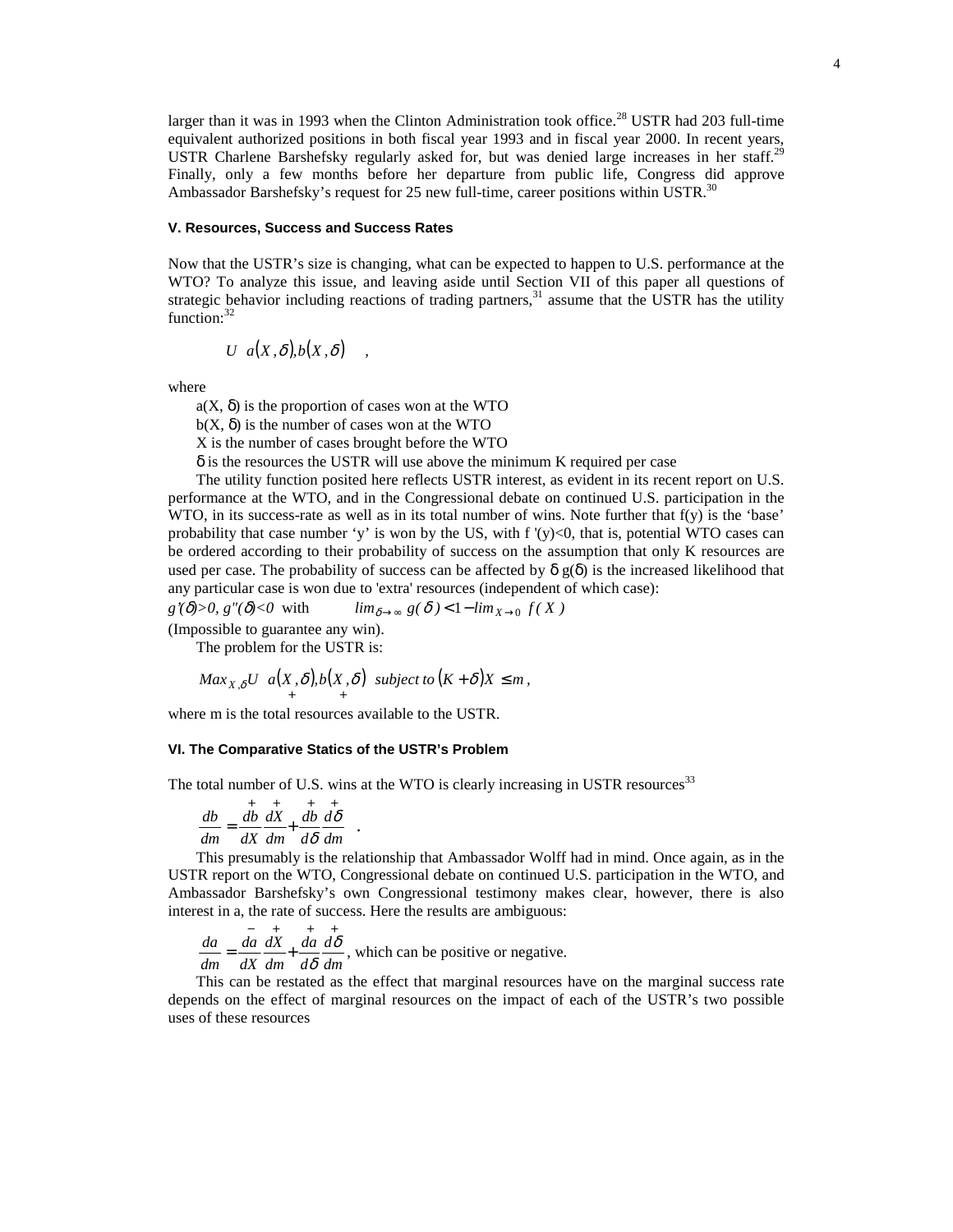Resources per U.S. case at the WTO

Number of U.S. cases at the WTO

Using the results from Appendices 1 and 2, decreasing (increasing)  $g''(\delta^*)$ , that is a lessening (increasing) of the effect of above-minimum resources K per case, decreases (increases) the denominator of  $\frac{d\delta}{dm}$ , and therefore  $\frac{d\delta}{dm}$  is increased (decreased) while  $\frac{dX}{dm}$  is decreased (increased), thereby increasing (decreasing)  $\frac{da}{dm}$ . In other words, the less (more) rapidly the effectiveness of marginal resources used per case  $(g''(\delta^*))$  is falling (from the equilibrium amount of resources per case,  $K + \delta^*$ ), the greater (smaller) the share of any increase in marginal resources will be used to increase resources per case. Because resources per case is what is assumed to increase WTO success rates, less (more) rapid marginal decline in the effect of resources used per case correspond with greater resources increasing (lowering) success rates. Decreasing (increasing)  $f''(X^*)$ , that is, increasing (decreasing) the rate at which the 'base'

success rate is falling at  $X^*$ , decreases (increases)  $\frac{d}{dx}u^2$ 2 *dX*  $\frac{d^2a}{2}$  (guaranteeing the Hessian given in

Appendix 1 is negative semi-definite) and decreases (increases) the denominator of  $\frac{d\delta}{dm}$ . Once

again  $\frac{d\delta}{dm}$  is increased (decreased),  $\frac{dX}{dm}$  is decreased (increased) and  $\frac{da}{dm}$  is increased. This means the more rapidly (slowly) the probability of success with a new case at the WTO (f '(X)) is falling (from the marginal U.S. WTO case,  $X^*$ , in equilibrium), the lower (higher) the share of any marginal increases in resources that will go towards bringing additional U.S. cases at the WTO. Instead, more of these marginal increases in resources will go towards increasing resources per case (starting new cases) and therefore to higher (lower) success rates.

The impact that USTR preferences have on the allocation of its resources can be seen with the use of the first-order conditions:

 $(K + \delta)X = m$ , and therefore  $X = \frac{m}{K + \delta}$ 

Substituting this into  $U_a g'(\delta) + X U_b g'(\delta) = X\lambda$  gives:

 $((K+\delta)U_a + mU_b)g'(\delta) = m\lambda$ .

Suppose there is an increase (decrease) in importance to the USTR of the success rate. Because utility is homogeneous in degree zero the comparative statics for such a change are the same sign as if  $U_a$  is increased (decreased) and  $U_b$  decreased (increased) in the ratio necessary to leave λ unchanged. Since g"(δ)<0 and the above condition must hold for all utility functions, δ must increase (decrease). Given  $X = \frac{m}{K + \delta}$ , this means that X must decrease (increase). Because

the USTR success rate at the WTO is increasing in  $\delta$  and decreasing in X, the success rate increases (decreases).

The results in this section are also presented in figure  $1.^{34}$  m<sup>o</sup> is the original resource constraint, m' is the new resource constraint, and  $w_{\text{USTR}}$  is the USTR iso-welfare curve through the original equilibrium.  $a^{\circ}$  is the locus of points with  $a^{\circ}$  proportion of wins, and  $b^{\circ}$  is the locus of points with  $b^{\circ}$  wins. Points to the left (right) and below (above) a<sup> $\circ$ </sup> represent a higher (lower) proportion of wins than  $a^{\circ}$ . Points to the right (left) and above (below) b<sup>o</sup> represent a higher (lower) number of wins. With the new resource constraint m', if the new equilibrium is to the left (right) and above (below)  $a^{\circ}$ , this will be the outcome most consistent with Ambassador Wolff's (Kantor's) 1995 Congressional testimony. Where this new equilibrium will be depends critically (though not exclusively) on the shape of  $a^{\circ}$ , which, in turn, depends on  $g''(\delta)$  and  $f''(y)$ .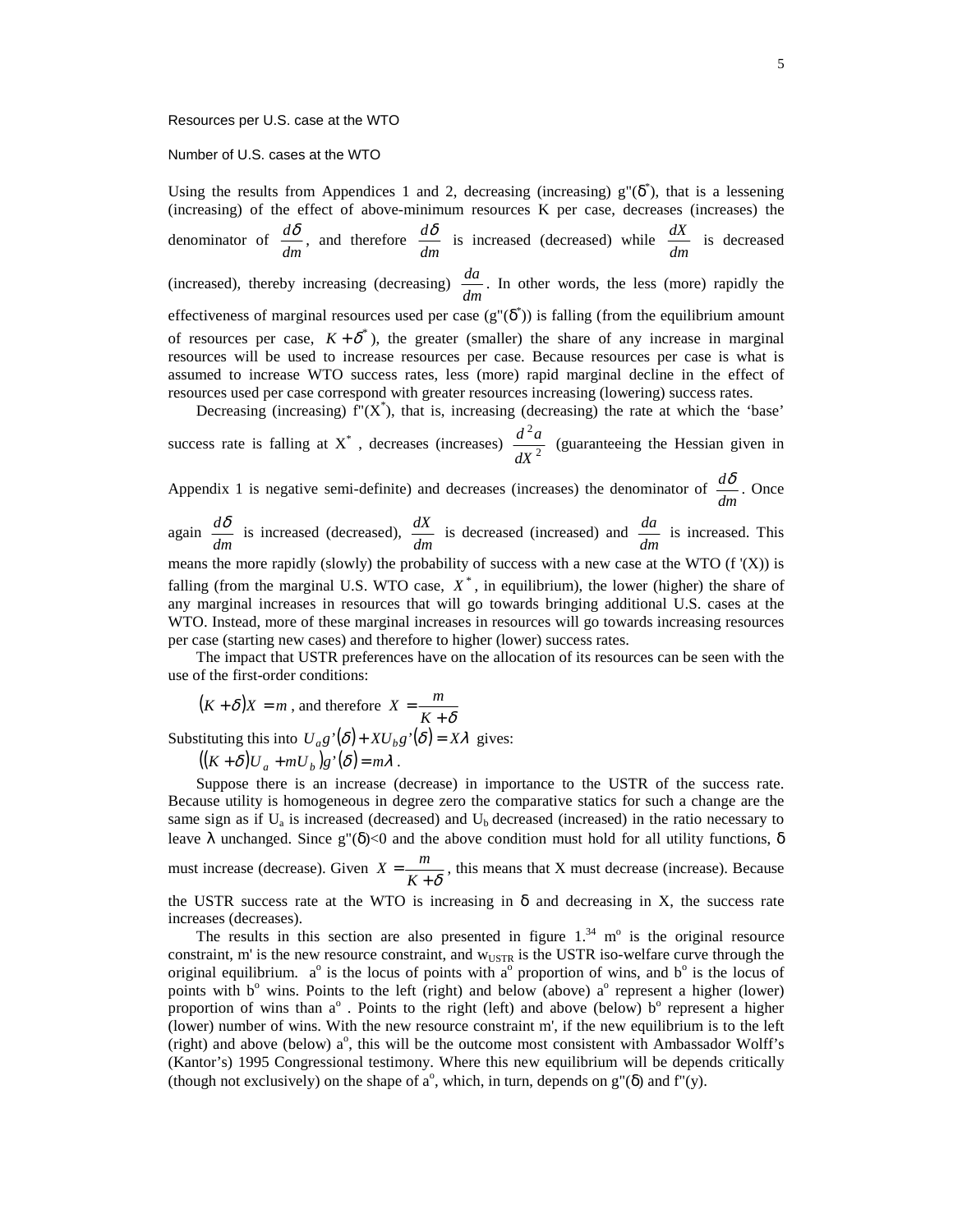It does appear that the view implicit in Congressional appropriations for USTR until last year, and explicit in Ambassador Kantor's remarks, under some conditions, can be correct. Less resources for the USTR can mean a higher success rate. In thinking about this issue, it is important to keep in mind that it is the USTR itself that ultimately controls the number of U.S. cases that go before the WTO. The more cases the USTR allows to go before a dispute settlement panel, the more cases it will win. But assuming the cases with the highest chance of success at the WTO are taken there first, the more cases it will also lose.<sup>35</sup> To the extent that both the number of successes and the rate of success are politically salient, there is a trade-off here. The trade-off will depend on how quickly the probability of success in an additional case taken to the WTO declines by comparison with how much investing additional resources on cases already at the WTO raises the probability of success with them. Depending on how much the USTR values the number of successes versus success rates will determine together with these two factors how its resources are allocated. If additional cases bring with them very low probability of success by comparison with investing additional resources in existing cases, new resources for the USTR will raise both the success rate and the number of wins. Paradoxically, if there remain promising cases that are not being brought to the WTO because of a lack of resources, new resources for the USTR can lower its rate of success at the WTO even while it increases the number of wins.

#### **VII. USTR Behavior and MITI Reactions**

The preceding analysis assumes that the USTR values all cases equally. It also does not discuss reactions that U.S. trading partners might make in response to an increase in USTR resources. Suppose instead these possibilities are now allowed for in a simple example.<sup>36</sup> Assume that USTR and MITI are contesting two cases before the WTO Dispute Settlement Mechanism. The issue is how USTR and MITI will split their resources. Suppose USTR's utility function is

 $U = \alpha a + \beta b^*$ ,

a special case of the utility function used in the preceding sections. While a is still the win rate with wins unweighted,  $b^*$  now weights wins according to their importance to USTR. When  $b^*$  is calculated, the first case is weighted more significantly than the second. USTR gives Case 1 a weighting of 1, while Case 2 is given a weighting of w.

 $1 > w > 0$ 

is the amount USTR weights a win in Case 2. As before, the more resources USTR uses per case, the greater the chance of winning that case. Once again, K resources are the 'base' resources used per case (here set exogenously to 0).  $\tau$  are the additional resources the USTR will use for the first case. n represents total USTR resources (set exogenously to 1).

MITI is assumed to have a utility function of the same form as USTR.

 $U' = \rho c + \theta d^*$ 

c is MITI's win rate and d\* is its weighted number of wins. For MITI, Case 1 also has a weight of 1, while Case 2 is weighted h with

 $1 > h > 0$ 

As is likely, both USTR and MITI will find Case 1 more important. For MITI, as for USTR, the more resources, the more likely a case will be won before the USTR. K are the base resources that MITI uses per case (here also set exogenously to zero).  $\gamma$  are the extra MITI's resources used for Case 1. m are MITI's total resources (also set exogenously to 1)

As before, there is an exogenous 'base' probability that USTR will win each of the two cases. This probability is denoted f(1) and f(2) for Cases 1 and 2, respectively. Resources affect USTR chances according to the following relationship, also a special case of the function used in the preceding sections.

$$
g(case) = -e^{-\nu\tau} + e^{-\nu\gamma} - \mu\tau\gamma
$$

where

 $v > 0$  is a measure of the effect of extra resources (set exogenously to 2)

 $\mu > 0$  is a measure of the degree of strategic interaction (set exogenously to 1). For the purposes of illustration here, it is assumed that USTR acts as a strategic substitute. The more resources that MITI puts on one case, the less valuable USTR's resources on that case become, and the less resources USTR wants to put on that case. The opposite is true for MITI. It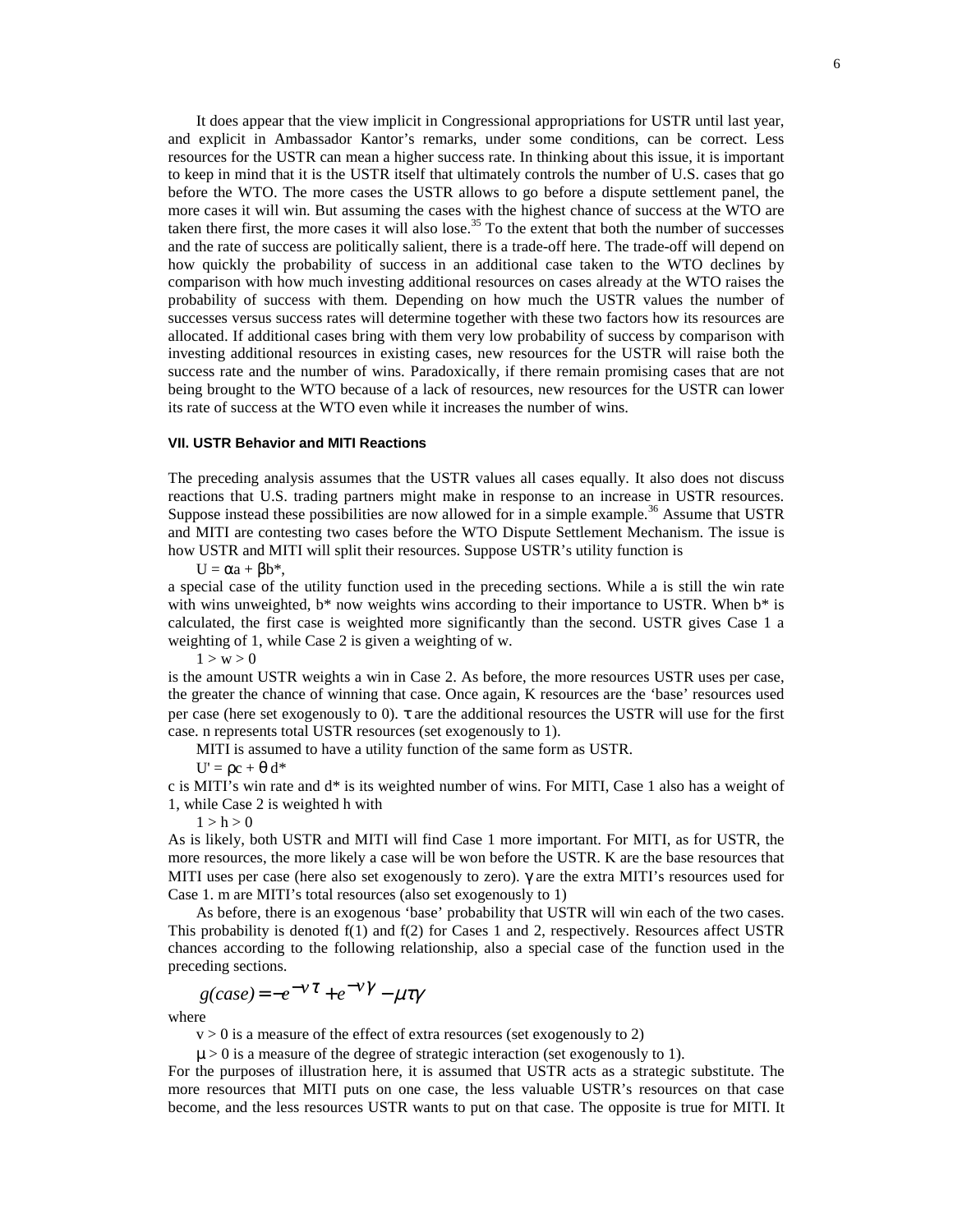acts as a strategic complement.<sup>37</sup> The more resources that USTR puts on a case, the more valuable MITI's resources on that case become and the more resources that MITI wants to put on that case.

From the above, USTR maximizes

$$
(.5\alpha + \beta)(f(1) - e^{-\nu\tau} + e^{-\nu\gamma} - \mu\tau\gamma + (.5\alpha + x\beta)[f(2) - e^{-\nu(1-\tau)} + e^{-\nu(1-\gamma)} - \mu(1-\tau)(1-\gamma)],
$$

with the first-order condition:

$$
(1-w)(\beta (ve^{-\nu\delta}-\mu\gamma)-\mu(\frac{1}{2}\alpha+\beta)(n-2k)=0.
$$

The second-order condition is satisfied for the assumed parameters:

$$
-(1-x)\beta(\nu^2 e^{-\nu\tau}) < 0
$$

In the same way, MITI maximizes

$$
(0.5\rho + \theta)(1 - f(1) + e^{-\nu\tau} - e^{-\nu\gamma} - \mu\tau\gamma) +
$$
  

$$
(0.5\rho + w\theta)[1 - f(2) + e^{-\nu(1 - \tau)} - e^{-\nu(1 - \gamma)} + \mu(1 - \tau)(1 - \gamma)]
$$

with the first-order condition:

$$
(1-h)\theta(ve^{-\nu\gamma}+\mu\tau)-\mu(\frac{1}{2}\rho+h\theta)(m-2k)=0.
$$

Once again, the second-order condition is satisfied for the assumed parameters:

$$
-(1-h)\theta(v^2e^{-v\gamma})<0.
$$

Table 1 summarizes the equilibria for the setup just presented. The base case assumes  $\alpha = \beta =$  $\rho = \theta = 1$  and  $h = w = 0.5$ . 0.05 values for h and w mean that Case 1 is much more important to both USTR and MITI than is Case 2.

The baseline in Table 1 indicates how USTR and MITI divide the extra increment of resources that each gets. Despite USTR and MITI both valuing the first case twenty times more than the second, USTR, unlike MITI, will devote a disproportionate amount of its resources to Case 2. This result follows from the assumption that the USTR acts as a strategic substitute and MITI as a strategic complement.

∆1 explores what happens when USTR puts less of a weight on Case 2 than does MITI. Unsurprisingly relative to the baseline, USTR becomes more likely to win Case 1 and less likely to win Case 2. More surprisingly in  $\Delta$  2, when USTR puts more weight on Case 2 than does MITI, giving USTR more resources, when MITI will get matching resources, will make it less likely that USTR will win Case 2 while it is more likely to win Case 1 relative to the outcome in the baseline. With  $\Delta$  3 the more important USTR and MITI find Case 2 relative to Case 1, the more likely relative to the baseline, USTR is to win Case 1, but the less likely it is to win Case 2.

∆ 4 and ∆5 explore how the allocation of incremental resources for USTR and MITI changes when, unlike the baseline and the preceding simulation, USTR and MITI place different weights on the success rates and the winning of cases weighted by their importance. Surprisingly for ∆4 the more importance that USTR places on the success rate relative to MITI, the less likely it is to win Case 2, while becoming no more likely to win Case 1. For ∆5, and in contrast with the results for USTR, if MITI places relatively more importance on success rates than does USTR, MITI becomes more likely to win Case 2, but somewhat less likely to win Case 1.

From the perspective of the issues discussed in the preceding section, in each instance (though least for the base case), extra resources actually lower the success rate for USTR. Even for ∆4, the more important the success rate for USTR, with extra resources for both USTR and MITI, the lower the success rate is likely to be for them. Unlike the preceding section, this finding does not follow from extra resources encouraging USTR to take on additional cases with a low probability of success. Rather as a strategic substitute, it is poorly suited to improve its welfare in an environment where both sides have more resources. For example, were USTR to attempt to bring only the first case and not the second to the WTO, both USTR and MITI would put all their resources on this case and  $g(1) = -1$ . For the setup here, it makes sense for USTR to try both cases. The results for MITI, which are the exact opposite of those for USTR, show that for a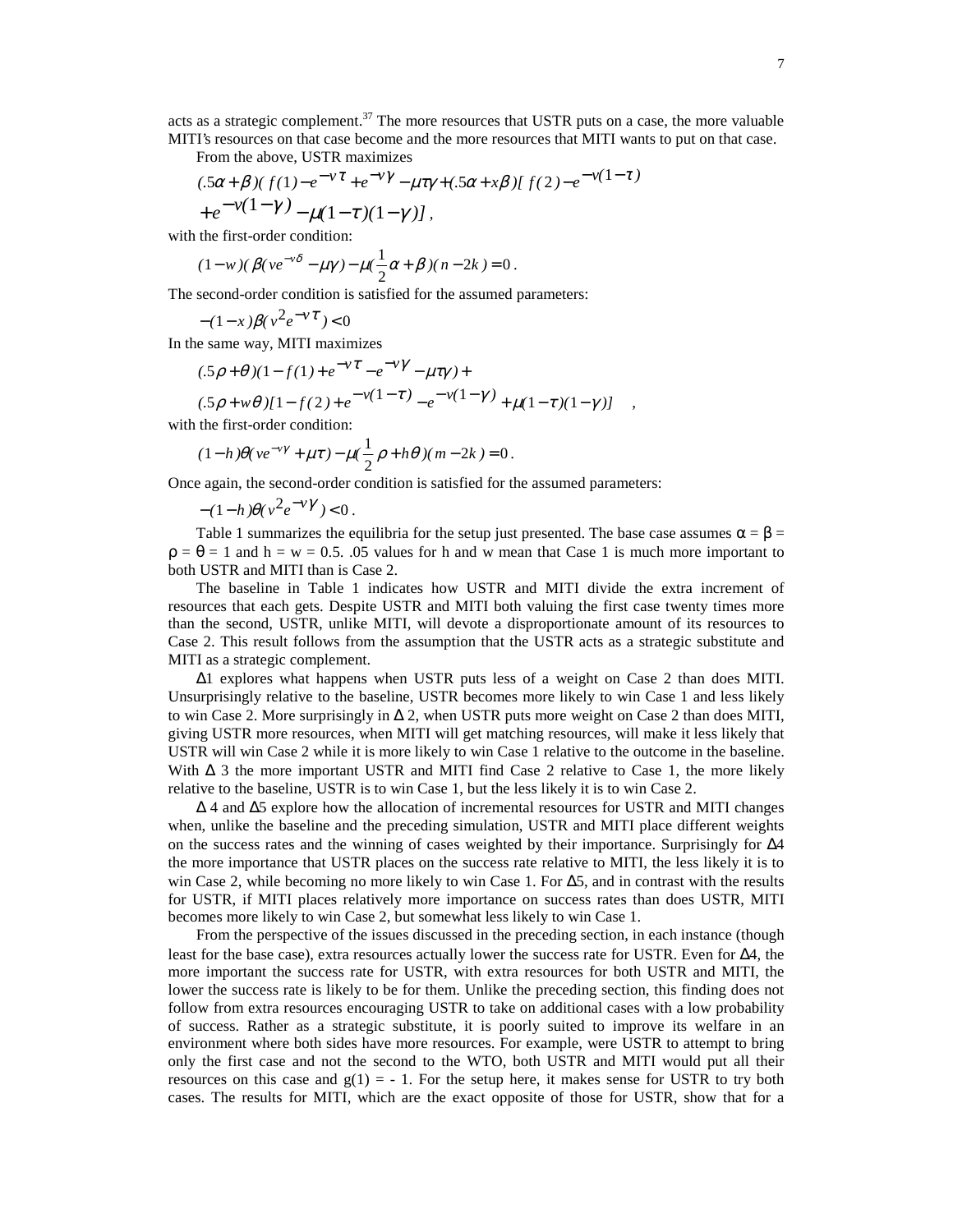strategic complement, more resources can lead to both a higher success rate and a greater likelihood of winning the most important cases notwithstanding USTR getting the same increment in new resources.

#### **VIII. Consistency and the Use of the WTO Dispute Settlement Mechanism**

Since the enhancement of the DSM with the creation of the WTO, there has been an upsurge in its use. During the 1980s, 127 complaints were taken to the DSM.<sup>38</sup> During its first five years of operation alone, the WTO's DSM has received 185 complaints.<sup>39</sup> U.S. use of the DSM reflects these general trends. Between 1980 and the beginning of 1990, the United States brought 39 complaints to the DSM.<sup>40</sup> Between 1995 and the beginning of 2001, the United States has brought 60 complaints.41 This implies an increase in the annual incidence of complaining to the WTO by the United States of over 200%.

The greatly increased U.S. use of the DSM cannot be the result of increased resources. In the late 1990s, the USTR budget has been no greater than it was in the 1980s. Nor does it seem likely, given all the emphasis on USTR's success rate a, that in recent years more emphasis is being put on total successes b.<sup>42</sup> Rather, it has been suggested that the WTO's DSM might be used more often now because the Uruguay Round Agreements texts, being new, are inherently ambiguous.<sup>43</sup> A more predictable environment allows parties to a conflict to save themselves the trouble of using up scarce resources by resolving their dispute outside the WTO, anticipating what would happen if they went through the DSM process. While this is a plausible view of the relationship between uncertainty and the use of the DSM, in theory, the inverse relationship is also plausible. Consider the following.

Suppose USTR has a case that it believes has merit ϕ. It is assumed USTR's information about the merit of the case that it can take to the WTO is private information.<sup>44</sup> If USTR takes the case to the DSM, it will get:

#### $(1 - \rho) \varphi + \rho \varepsilon$ ,

where  $\rho$  is a noise parameter and  $\varepsilon$  is a population mean of a random drawing of possible remedies for USTR's complaints. Both USTR and MITI know ρ and ε. If ρ = 1, the DSM result is pure noise, if  $\rho = 0$ , there will be an outcome with merit  $\varphi$ . Suppose that MITI offers p settlement to USTR. MITI gets -p, if USTR accepts but  $-[r+(1-p)\varphi+(\rho\epsilon)]$  if USTR rejects where n is the resource cost of pursuing the case at WTO.

USTR will accept p if  $p \ge (1 - \rho)\varphi + \rho \varepsilon$  or  $(p - \rho \varepsilon)/(1 - \rho) \ge \varphi$ . MITI's expected payoff (not knowing ϕ) is:

$$
pF\left[\frac{p-\rho\epsilon}{1-\rho}J+\int_{\frac{p-\rho\epsilon}{1-\rho}}^{\infty}\right. \left\{(1-\rho)\varphi+\rho\epsilon+r\right\}dF(\varphi),
$$

where  $F$  is prior on  $\varphi$ .

Solving for offer p in equilibrium, the first-order condition is:

$$
F\left[\frac{p-\rho\epsilon}{1-\rho}j+\frac{p}{1-\rho}F'\left[\frac{p-\rho\epsilon}{1-\rho}j-\frac{p+r}{1-\rho}F'\left[\frac{p-\rho\epsilon}{1-\rho}j=0\right]\right]\right]
$$
  
or  $(1-\rho)\frac{F}{F'}=r$ ,

when F is uniform  $p = \varepsilon \rho + n$  ( $\varepsilon = \frac{1}{2}$ ).

In this case USTR will accept if:

$$
r \ge (1 - \rho)\varphi
$$
 or  $\frac{r}{1 - \rho} \ge \varphi$ .

Thus, with a uniform distribution, more noise ρ:

1) increases offer p;

2) increases the probability that the conflict will not be taken to the WTO.

This suggests that it may not be a new, untested and unpredictable WTO that is generating more cases. In fact, the set-up allows the inference that perhaps the new WTO's DSM is more rather than less predictable than the GATT's forty-year old DSM.<sup>45</sup> The speed and automaticity (panel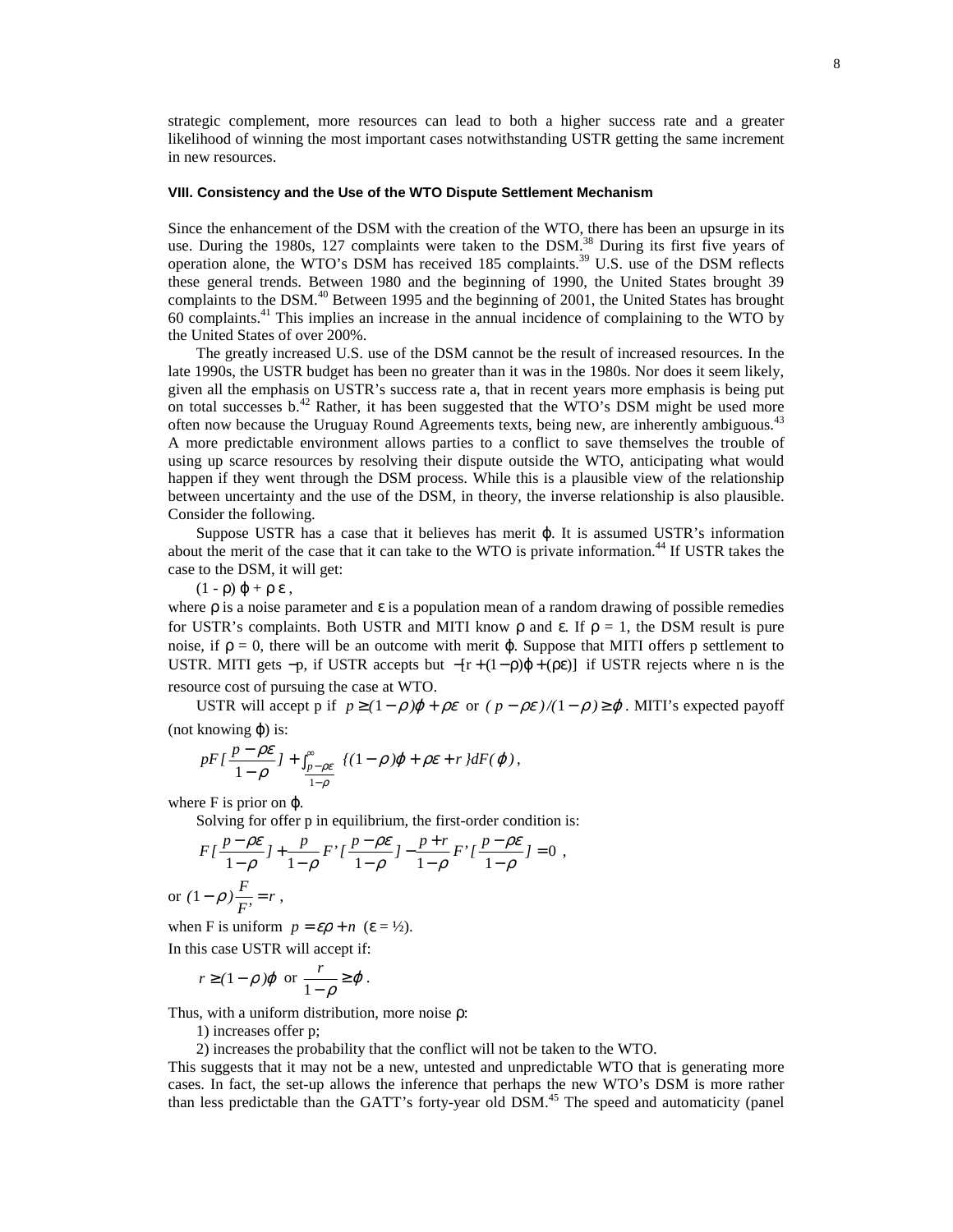findings accepted except if opposed by a consensus of WTO Council Members) of the new DSM may make the whole WTO more predictable than before, notwithstanding the inevitable vagueness of a new trade treaty.<sup>46</sup> And, because it is more predictable than before, it is being used.<sup>47</sup>

## **IX. Conclusions**

At the time the Uruguay Round Agreements were passed by Congress, particular concern was expressed about their implications for U.S. national sovereignty. Concern was sufficiently great that the Clinton Administration committed its support to the creation of a commission that would review each adverse decision against the United States by the WTO. The commission was designed such that the outcome of its review process might trigger a serious Congressional consideration of U.S. withdrawal from the WTO.

While the so-called Dole Commission was never created, the Congressional controversy surrounding the ratification of the Uruguay Round Agreement has led to particular concern with USTR performance at the WTO. Curiously, enhanced Congressional concern has not gone hand in hand with more resources for USTR. Over the 1990s, USTR has rarely asked for, and, until 2000 has not received additional resources for its work.

The analysis here shows that if the USTR is concerned not only about the number of cases it wins but also about its rate of success, having more resources may have an ambiguous impact on the USTR's rate of success. Depending on how relatively promising are the additional cases that may yet be brought by USTR to the WTO, and how usefully additional resources may be applied to existing cases, it is possible that more resources can lower USTR's success rate. This is true, though for different reasons, when explicit allowance is made for the response by the other party to the dispute to a USTR commitment of additional resources.

More resources cannot explain the increased use that the USTR has made since the WTO was established, because until recently USTR has received no additional resources. Rather, a more predictable DSM may have encouraged more rather than fewer cases to be brought to the WTO in preference to further efforts at extra-WTO bilateral settlements.

## **Appendix 1**

The problem for the USTR is:

$$
Max_{X,\delta}U\left(a(X,\delta),b(X,\delta)\right) \text{subject to } (K+\delta)X \leq m.
$$

Note the success rate,  $a(X, \delta) = \frac{1}{X} \int_0^X f(y) dy + g(\delta)$  with:

$$
\frac{da}{dX} = \frac{1}{X} f(X) - \frac{1}{X^2} \int_0^X f(y) dy < 0
$$
  

$$
\frac{d^2a}{dX^2} = \frac{1}{X} f'(X) - \frac{2}{X^2} f(X) + \frac{2}{X^3} \int_0^X f(y) dy \Big|_0^X
$$
  

$$
\frac{d^2a}{dX d\delta} = 0
$$
  

$$
\frac{da}{d\delta} = g'(\delta) > 0
$$
  

$$
\frac{d^2a}{d\delta^2} = g''(\delta) < 0
$$

and the number of wins,  $b(X, \delta) = Xa(X, \delta) = \int_0^X f(y) dy + Xg(\delta)$ 

$$
\frac{db}{dX} = f(X) + g(\delta) > 0
$$

$$
\frac{d^2b}{dX^2} = f'(X) < 0
$$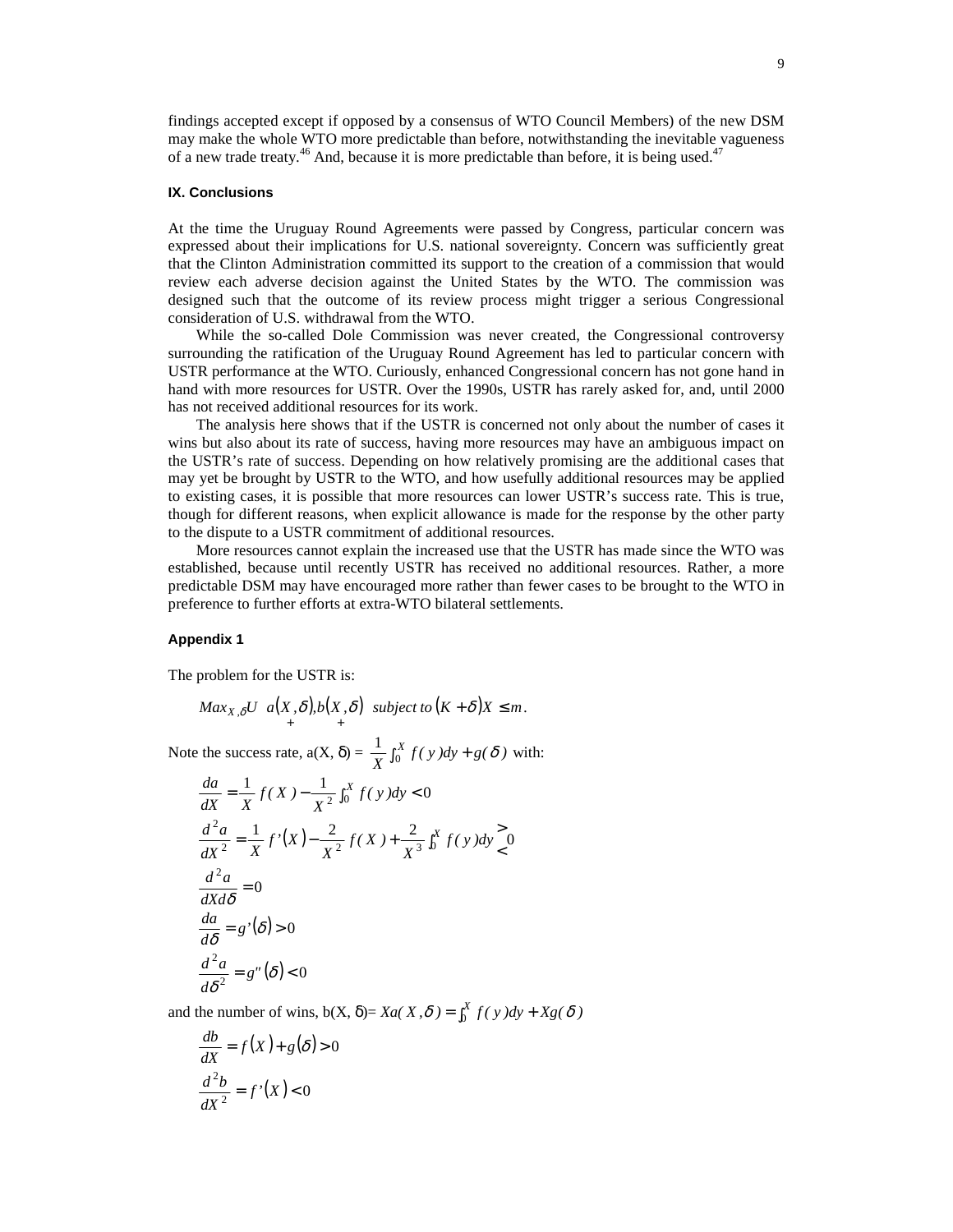The USTR's problem written as a LaGrangean is:  $L(X, \delta, \lambda) = U(a(X, \delta), b(X, \delta)) - \lambda((K + \delta)X - m),$ 

which leads to the first order conditions

$$
\frac{\partial U}{\partial a} \frac{da}{dX} + \frac{\partial U}{\partial b} \frac{db}{dX} = (K + \delta)\lambda
$$

$$
\frac{\partial U}{\partial a} \frac{da}{d\delta} + \frac{\partial U}{\partial b} \frac{db}{d\delta} = X\lambda
$$

$$
(K + \delta)X = m.
$$

The Hessian here is:

$$
\begin{bmatrix}\n\frac{\partial U}{\partial a} & \frac{\partial^2 u}{\partial a^2} + \frac{\partial U}{\partial b} & f'(X) & \frac{\partial U}{\partial b} & g'(\delta) > 0 \\
\frac{\partial U}{\partial b} & g'(\delta) > 0 & \frac{\partial U}{\partial a} & g''(\delta) + \frac{\partial U}{\partial b} & Xg''(\delta) < 0\n\end{bmatrix}.
$$

The Hessian is negative semi-definite as long as  $g'(\delta)$  is not too big, and  $\frac{dG}{dV^2}$ 2 *dX*  $\frac{d^2U}{2}$ , (the top left corner) is negative.

### **Appendix 2**

Totally differentiating the first-order conditions given in Appendix 1 with respect to  $(X, \delta, \lambda, m)$ leads to:  $\ddot{\phantom{1}}$ 

$$
\frac{\partial U}{\partial a} \left( \frac{d^2 a}{dX^2} \frac{dX}{dm} \right) + \frac{\partial U}{\partial b} \left( f'(X) \frac{dX}{dm} + g'(\delta) \frac{d\delta}{dm} \right) = \lambda \frac{d\delta}{dm} + (k + \delta) \frac{d\lambda}{dm}
$$
  

$$
\frac{\partial U}{\partial a} \left( g''(m) \frac{d\delta}{dm} \right) + \frac{\partial U}{\partial b} \left( g'(\delta) \frac{dX}{dm} + Xg'' \frac{d\delta}{dm} \right) = \lambda \frac{dX}{dm} + X \frac{d\lambda}{dm} \qquad (K + \delta) \frac{dX}{dm} + X \frac{d\delta}{dm} = 1
$$

These three equations can be solved as a system to find  $\frac{dX}{dM}$  and  $\frac{d\delta}{dm}$ .

$$
\frac{d\delta}{dm} = \left[ X + \frac{1}{K + \delta} \left( \frac{-U_b(K + \delta)Xg''(\delta) - U_a(K + \delta)g''(\delta) - X\lambda}{U_b(K + \delta)g'(\delta) - U_a X \frac{d^2 a}{dX^2} - (K + \delta)\lambda} \right) \right]^{-1}
$$
\nand

$$
\frac{dX}{dm} = \frac{1}{(K+\delta)} \left(1 - X \frac{d\delta}{dm}\right)
$$
, or  $\delta$  and X are substitutes.

## **Notes**

∗ The first four sections of this paper rely on the research assistance of Chan Ho Song. Rodney Wallace played a major role in formulating Sections V and VI as did Joel Sobel with Section VII. Their help is much appreciated and none of them are to blame for the context within which their insights and analyses have been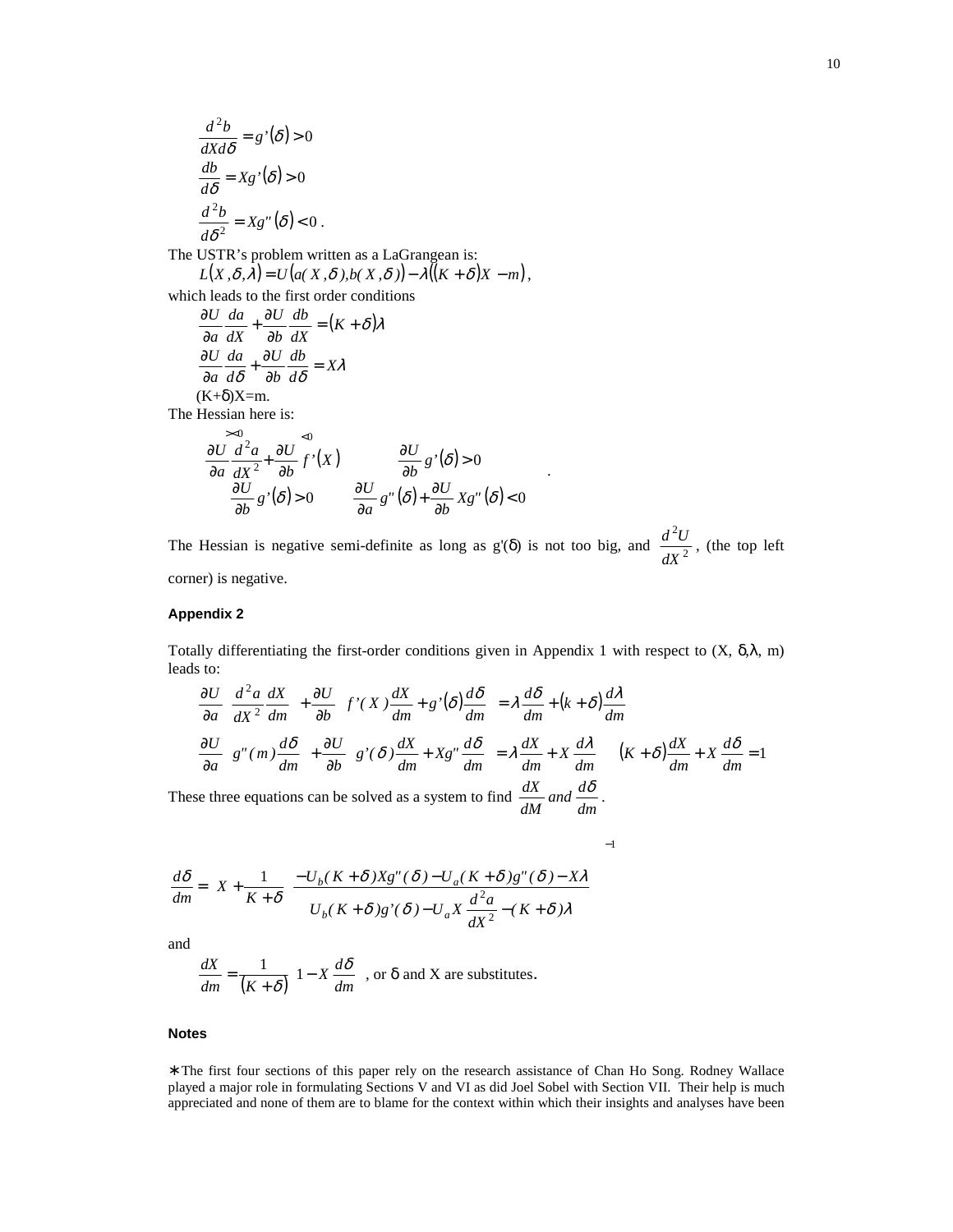used. The comments of CGP Conference participants are also much appreciated, particularly those of Theresa Greaney, Jude Hays, Rob Howse, T. N. Srinivasan and David Weinstein.

<sup>1</sup> See the discussion on this point in Ernest H. Preeg, *Traders in a Brave New World* (Chicago: University of Chicago Press, 1995) p. 182.

 $2$  Alan Wm. Wolff, "Hearing on the WTO Dispute Settlement Review Commission Act," Senate Finance Commission, Washington, D.C., May 10, 1995.

John H. Jackson, "Testimony Prepared for the U.S. Senate Finance Committee Hearing, March 23rd, 1994 on Uruguay Round," University of Michigan Research Forum on International Economics Discussion Paper No. 353. Panel findings can be brought to the Appellate Body by the losing party. The decisions of the Appellate Body are adopted by the WTO except where a consensus of the WTO Council decides otherwise.

<sup>4</sup> Alan Wm. Wolff, "Hearing on the WTO Dispute Settlement Review Commission Act."

<sup>5</sup> John H. Jackson, "Strengthening of the Dispute Settlement Function and Future GATT Activities," in *The Uruguay Round: Appraisal and Implications for Investment Trade and Investment*, Tokyo: Fair Trade Center, p. 182. Already during the years prior to the WTO's establishment, no country (or even the EC as a whole) made more use of the DSM than did the United States. Almost one-third of all cases brought to the DSM stemmed from complaints by the United States. See Robert E. Hudec, *Enforcing International Trade Law: The Evolution of the Modern GATT Legal System* (Salem, New Hampshire: Butterworth Legal Publishers, 1993) p. 316.

<sup>6</sup> Peter Behr, "Dole Joins President on GATT," *Washington Post*, November 24, 1994. The strength of populist sentiment fanned by import-competing industries has led some political scientists to argue that the new DSM by removing the single country veto may allow national political leaders too little flexibility in dealing with aggrieved domestic interests. This lack of flexibility may stifle further liberalization. See, for example, Judith Goldstein and Lisa L. Martin, "Legalization, Trade Liberalization and Domestic Politics: A Cautionary Note," *International Organization* Vol. 54 No. 3 Summer, 2000, pp. 603-632, and George W. Downs and David Rock, *Optimal Imperfection?: Domestic Uncertainty and Institutions in International Relations*, Chapter 4 (Princeton, NJ: Princeton University Press, 1995). Not all observers agree that the WTO's DSM allows political leaders little flexibility. Monika Butler and Heinz Hauser, "The WTO Dispute Settlement System: A First Assessment from an Economic Perspective," *The Journal of Law, Economics and Organization*, Vol. 16, No. 2, October, 2000, pp. 503-534, appear to conclude just the opposite.

 $7$  The establishment of such a review commission as a by-product of the passage of controversial legislation is not unprecedented. The Spring 2000 discussion of a joint White House Congressional commission with powers to review human rights, labor policies and development of the rule of law in China in connection with legislation to grant China permanent Most-Favored Nation status is just the latest instance of the use of this device. For example, see Joseph Kahn, "To Aid Trade Bill, Democrat Creates Plan for Rights Panel," *New York Times*, May 4, 2000.<br><sup>8</sup> Congressional Record Senate Volume 141 No. 1, January 4, 1995.

<sup>9</sup> Keith M. Rockwell, "Dole Prepared to Compromise on WTO Review Panel Plan," *Journal of Commerce*, May 11, 1995, p. 3A.

<sup>10</sup> Alan Wm. Wolff, "Hearing on the WTO Settlement Review Commission Act."

<sup>11</sup> Alan E. Holmer, "Hearing on the WTO Dispute Settlement Review Commission Act," Senate Finance Commission, Washington, D.C., May 10, 1995.

 $12$  Alan Wm. Wolff and John A. Ragosta, "How the Uruguay Round Will Change the Practice of International Trade Law in the United States" (July, 1996).

<sup>13</sup> United States Senate Bill No. 1438, 104<sup>th</sup> Congress (November 30<sup>th</sup>, 1995).

<sup>14</sup> John Maggs, "Dole Makes Another Push for WTO Oversight Bill," *Journal of Commerce*, December 6, 195. p. 3A.

<sup>15</sup> John Maggs, "Dole Unlikely to Pass WTO Bill in '95," *Journal of Commerce*.

<sup>16</sup> John Maggs, "Dole Paves Way for Commission to Review WTO," *Journal of Commerce*, June 10, 1996, p. 3A.

<sup>17</sup> John Maggs, "Dole Gives Bill Final Push," *Journal of Commerce*, June 12, 1996, p. 3A.

<sup>18</sup> See, for example, House of Representatives Bill No.  $4706$ ,  $106<sup>th</sup>$  Congress, 2nd Session, June 21, 2000. This bill, introduced at the time of the floor debate of a resolution that would lead to U.S. withdrawal from the WTO, includes only those provisions to which the Clinton Administration had originally agreed 5-1/2 years earlier. While this bill had bi-partisan sponsorship, it had no chance of passage.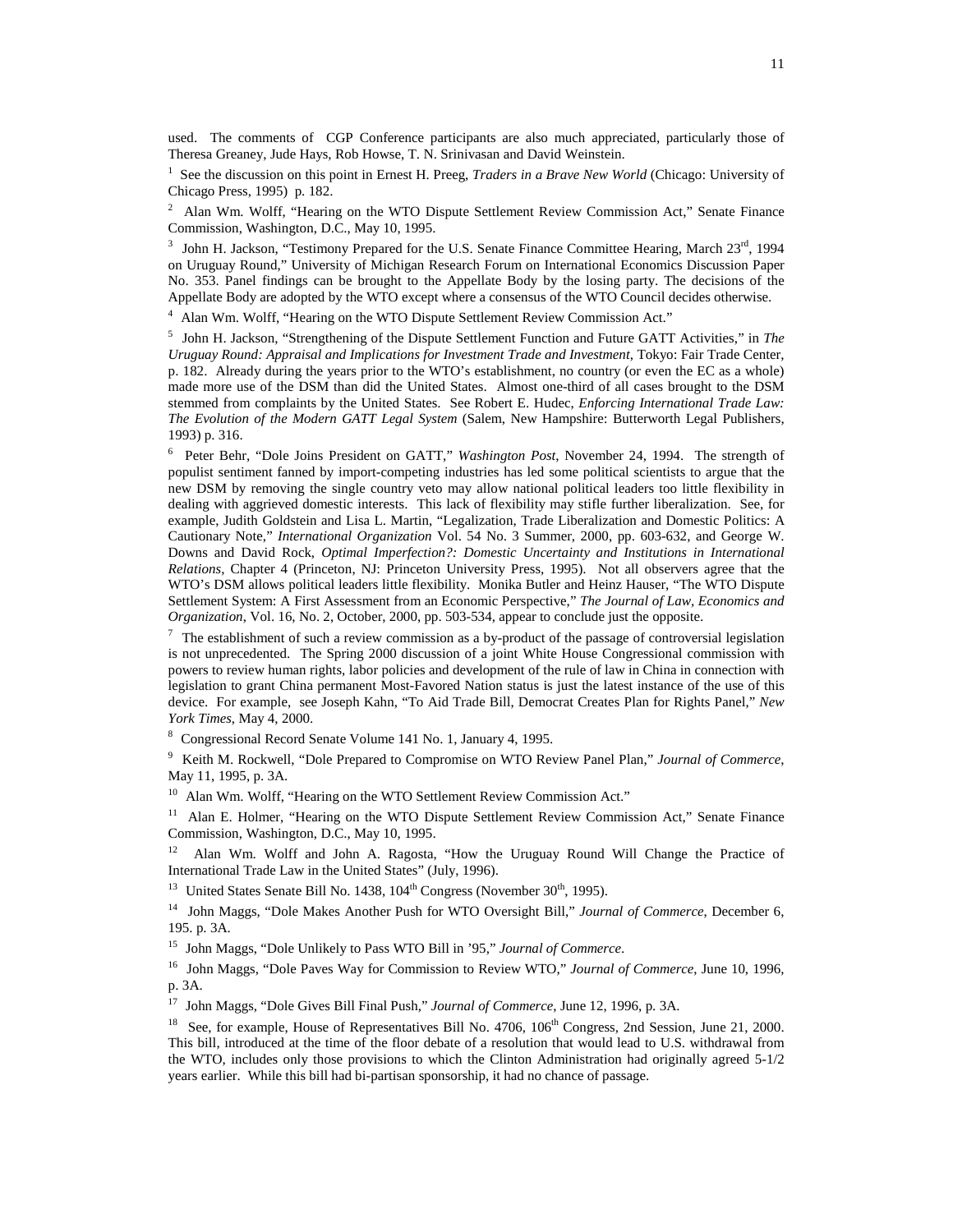<sup>19</sup> Office of the United States Trade Representative, 2000 Trade Policy Agenda and 1999 Annual Report of *the President of the United States on the Trade Agreements Program* (Washington, D.C., 2000), Chapter 2.

<sup>20</sup> Both export industries and import-competing industries appear to agree that a higher USTR success rate at the WTO is an indication that the revised DSM is working in accord with U.S. interests. See James McCall Smith, "Domestic Politics and WTO Dispute Settlement Reform," paper prepared for delivery at the 2000 Meeting of the American Political Science Association.

 $21$  In 77 cases in the 1980s, as either plaintiff or defendant, the United States prevailed in 57. Overall, for the period between 1948 and 1998 in 125 cases, the United States prevailed in 84. See Robert E. Hudec, *Enforcing International Trade Law*, pp. 302-325.

22 103rd Congress, 2nd Session, *Uruguay Round Agreements Acts*, Section 125.

23 Bruce Stokes, "Preparing to Bypass the WTO," *Financial Times* March 29, 2000, p.13. Actually, the joint resolution was initially introduced even before the USTR report was sent to Congress, because the USTR report was sent late. The resolution was then withdrawn and re-introduced ("House Members Move to Sponsor Resolution for U.S. WTO Withdrawal"), *Inside U.S. Trade*, Vol. 18, No. 2 March 3, 2000.

<sup>24</sup> James McCall Smith, "Domestic Politics and WTO Dispute Settlement Reform."

 $25$  See the remarks of Members of Congress Benjamin Cardin (Democrat, Maryland), Doug Bereuter (Republican, Nebraska), Nancy Johnson (Republican, Conecticut), Kenneth Bentsen (Democrat, Texas), and Phillip Crane (Republican, Illinois) opposing House Joint Resolution 90 in the 106<sup>th</sup> Congress, 2<sup>nd</sup> Session, *Congressional Record*, Vol. 146, No. 6 H4787-H4807.

<sup>26</sup> Alan Wm. Wolff, "Hearing on the WTO Dispute Settlement Review Commission Act."

27 Michael Kantor, "Hearings," House International Affairs Committee, August 4, 1995, *JEI Report* No. 31B, p. 9.

 $^{28}$  In 1993, this consisted of 173 positions with USTR and 30 authorized detailees from other agencies. In 2000, USTR had 178 positions with 25 authorized detailees (Michael Kantor, "Hearings," House Appropriations Committee, Subcommittee on Commerce, Justice, State, the Judiciary and Related Agencies, April 5, 1995; Charlene Barshefsky, "Hearings on USTR Agenda and Budget Request," House Appropriations Committee, Subcommittee on Commerce, Justice State and the Judiciary, April, 2000). While global and regional agreements have created new responsibilities for USTR, it is also true that it is not yet engaged in a round of world-wide multilateral negotiations as it was in the early 1990s.

<sup>29</sup> Charlene Barshefsky, "USTR Agenda and Budget Request," House Appropriations Committee, Sub-Committee on Commerce, Justice, State, the Judiciary and Related Agencies, March 17, 1999.

<sup>30</sup> Office of the United States Trade Representative, "Budget Proposal for Fiscal Year 2002," April 9, 2001.

<sup>31</sup> For the purposes of this section, it can be assumed that the trading partner on the opposing side of the case refuses to engage in bilateral negotiations under any circumstances. Clearly, this is only one of many assumptions that might be made.

 $32$  The justification for a USTR utility function of this form is outlined in Sections I, II and III of this paper.

<sup>33</sup> See Appendix 1.

<sup>34</sup> Figure 1 is taken from David Weinstein's October, 2000 comment on this paper.

35 On the last three points, see Robert E. Hudec, *Enforcing International Trade Law*, p. 326.

<sup>36</sup> I would like to thank participants in the May Pre-Conference, particularly Theresa Greaney and Rob Howse, for their suggestion that this section be written. Needless to say, they are not to blame for the form it has taken.

<sup>37</sup> The assignment of these roles to USTR and MITI is arbitrary. The roles could equally well be reversed. The analysis here is merely meant to be illustrative.

38 Robert E. Hudec, *Enforcing International Trade Law*, p. 319.

39 Young Duk Park and Barbara Eggers, "WTO Dispute Settlement 1995-99: A Statistical Analysis," *Journal of International Economic Law*, Vol. 3 No. 1 (March 2000) pp. 183-204.

40 Robert E. Hudec, *Enforcing International Trade Law*, p. 316.

<sup>41</sup> Young Duk Park and Barbara Eggers, "WTO Dispute Settlement 1995-99: A Statistical Analysis," p. 195.

 $42$  As noted in the analyses in Section V, were this to happen, it would lead to the USTR taking more cases to the WTO.

43 John H. Jackson, *The Jurisprudence of GATT and the WTO* (Cambridge: Cambridge University Press, 2000) pp. 179-80.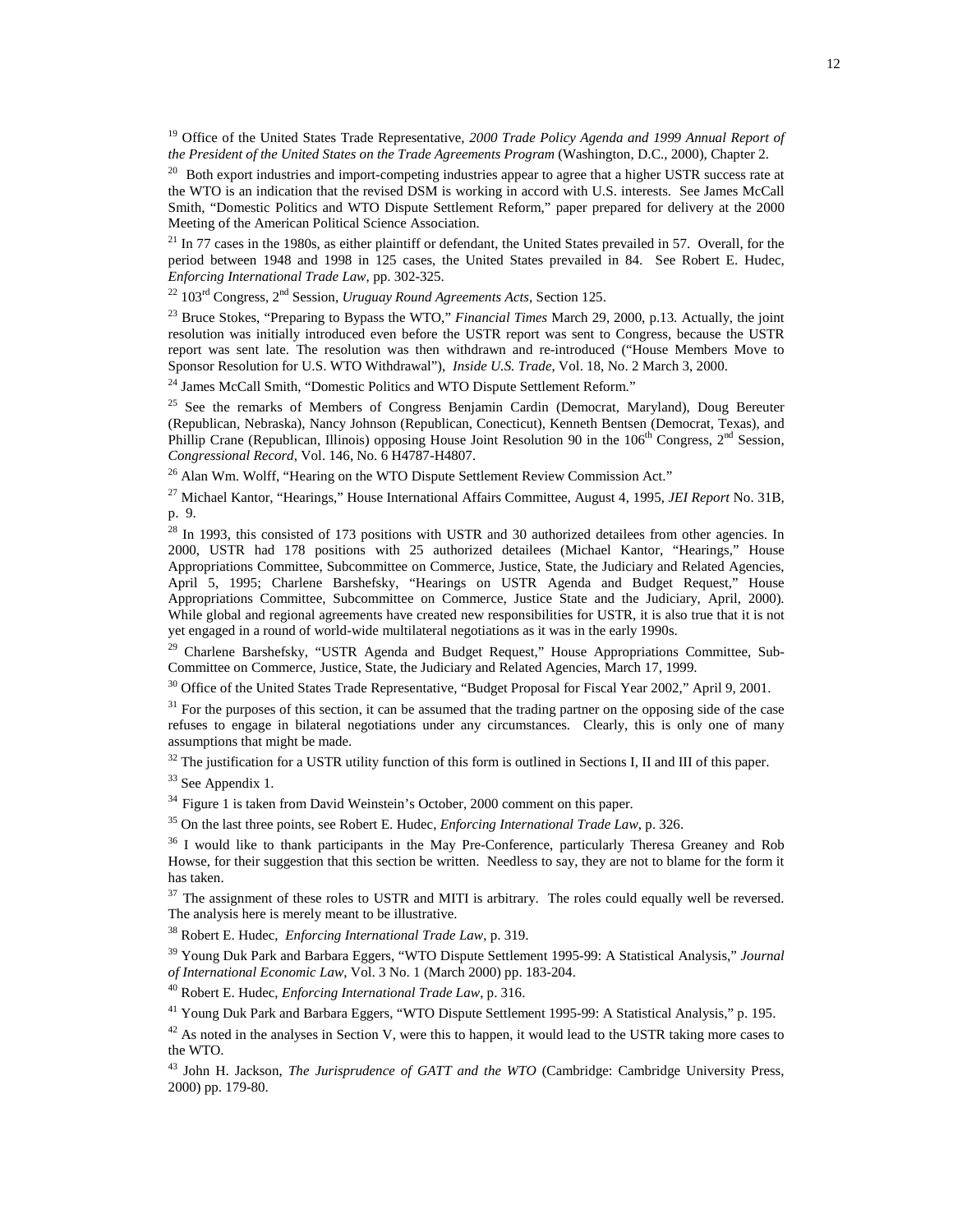<sup>44</sup> It is assumed in this analysis that the plaintiff in a WTO case knows more about the merits of the case it brings then does the defendant. For example, a plaintiff government knows better whether its constituent firms have been injured by the failure of a defendant government to meet its WTO obligations than the defendant government itself. While this may not always be the case, it is not inconsistent with assuming that both parties to the dispute know ρ, the quality of the DSM, and ε, the random drawing of all possible remedies.

 $45$  In the conventional legal setting, there is a substantial literature that finds that the more information there is about judicial outcomes, the more probable it is that litigants will risk a trial. See, for example, John B. Gould, "The Economics of Legal Conflicts," *Journal of Legal Studies*, June, 1973 2(2) pp. 225-251; Robert H. Mnookin and Lewis Kornhauser, "Bargaining in the Shadow of the Law: The Case of Divorce," *Yale Law Journal*, April, 1979, 88 (5) pp. 951-997; Henry S. Farber and Harry C. Katz, "Interest Arbitration, Outcomes, and the Incentive to Bargain," *Industrial and Labor Relations Review*, October, 1979. Unlike the analysis presented here, this literature assumes that the litigants are risk-adverse.

46 William J. Davey, "The WTO Dispute Settlement System," *Journal of International Economic Law* Vol. 3 No. 1 (March, 2000) pp. 15-18.

<sup>47</sup> There is already a substantial analytical literature on the resolution of trade disputes whether inside or outside the GATT or WTO. See, for example, Kathryn E. Speir and David E. Weinstein, "Retaliatory Mechanisms for Eliminating Trade Barriers: Aggressive Unilateralism vs. GATT Co-operation" in Winston W. Chang and Seiichi Katayama (eds.) *Imperfect Competition in International Trade* (Boston: Kluwer Academic Publishers, 1995). None of this work, however, allows for USTR concern with success rates.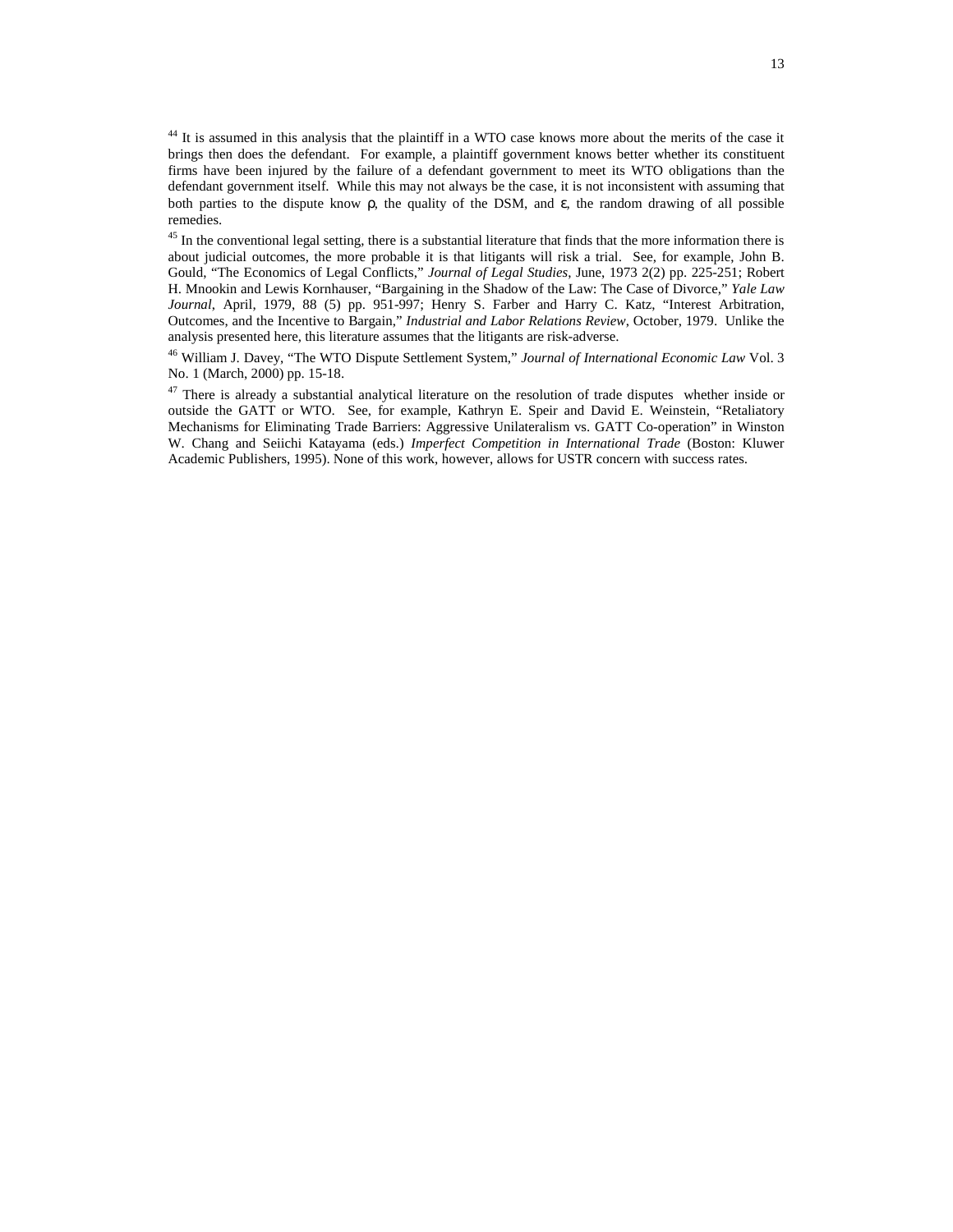|                     |             | <b>Baseline</b> | $\Delta$ 1a | $\Delta$ 1b | $\Delta$ 2a | $\Delta 2b$ | $\Delta$ 3 | $\Delta$ 4a | $\Delta 4b$ | $\Delta$ 5a | $\Delta$ 5b |
|---------------------|-------------|-----------------|-------------|-------------|-------------|-------------|------------|-------------|-------------|-------------|-------------|
|                     | $\alpha$    |                 |             |             |             |             |            | 1.25        | 1.5         |             |             |
|                     | ß           |                 |             |             |             |             |            |             |             |             |             |
|                     | ρ           |                 |             |             |             |             |            |             |             | 1.25        | 1.5         |
|                     | θ           |                 |             |             |             |             |            |             |             |             |             |
| action              | δ           | 0.1825          | 0.21        | 0.24        | 0.16        | 0.14        | .1845      | 0.15        | 0.12        | .225        | .265        |
| action              | $\mathbf v$ | 0.8093          | 0.75        | 0.67        | 0.78        | 0.75        | .7612      | .771        | .732        | .705        | .601        |
|                     | h           | .05             | 0.1         | 0.15        | 0.05        | 0.05        | .075       | 0.05        | 0.05        | 0.05        | 0.05        |
|                     | X           | 0.05            | 0.5         | 0.5         | 0.1         | 0.15        | .075       | 0.05        | 0.05        | 0.05        | 0.05        |
| result $g$ (case 1) |             | $-.6437$        | $-.59$      | $-.52$      | $-.6408$    | $-.637$     | $-.6137$   | $-.6415$    | $-.6431$    | $-.552$     | $-.4473$    |
| result $g$ (case 2) |             | .332            | .203        | 0.05        | 0.27        | 0.21        | .2298      | .25402      | .1772       | .1134       | $-.073$     |

**Table 1. USTR and MITI: Likelihood of Success with Incremental Resources and Differential Weights on Outcomes**